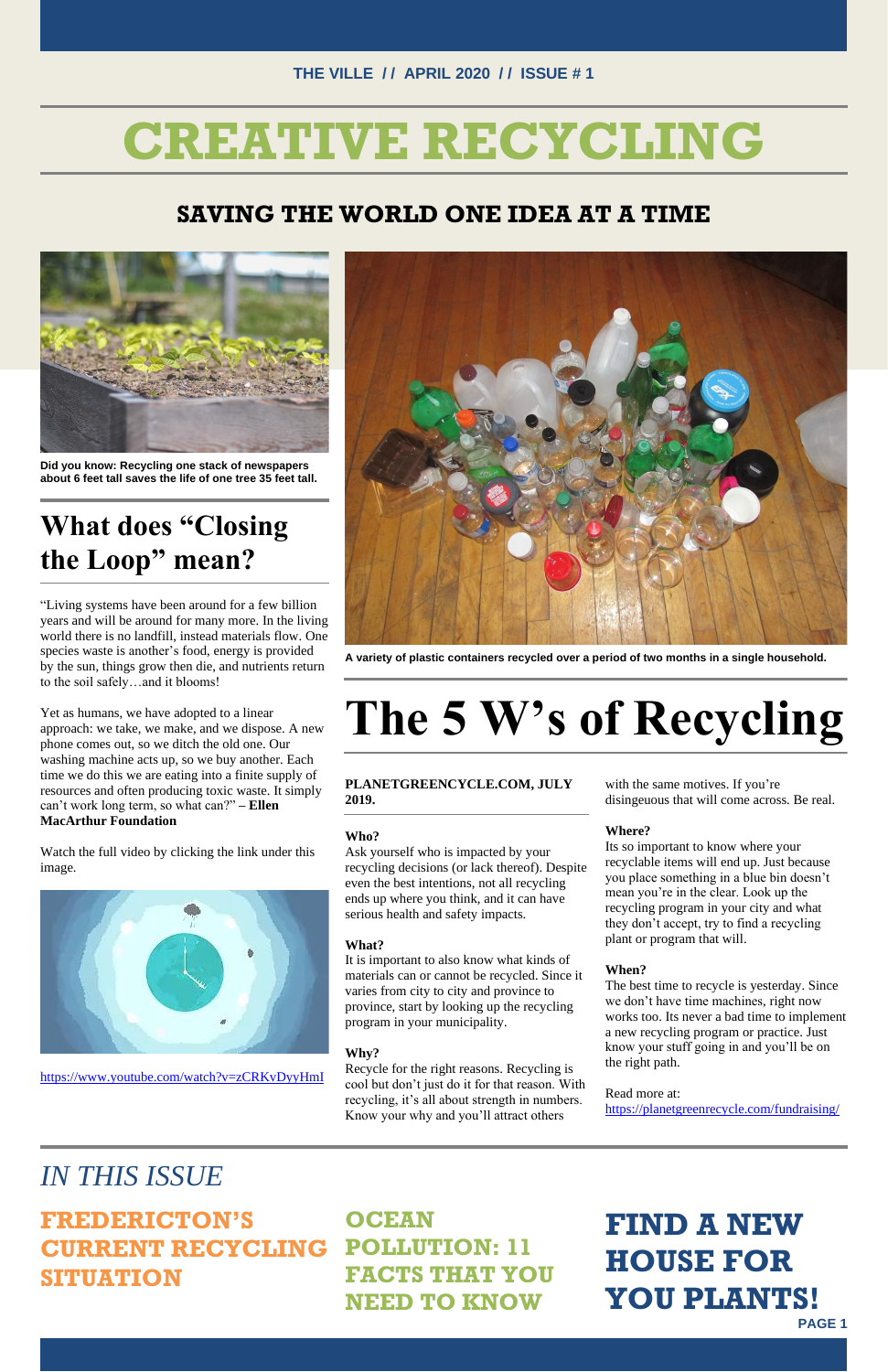### **CREATIVE RECYCLING**

#### **WORLD**

### **OCEAN POLLUTION:** *11 FACTS THAT YOU NEED TO KNOW*

#### **CREATIVE RECYCLING IDEAS**

### *Find a New House for Your Plants!*



- Recycled plastic bottles (the more you have the better it gets!)
- Vegetable, fruit or herb seeds
- Large scissors
- Soil
- Permanent marker

This quick and easy to make project will keep you busy on a Sunday afternoon. Plus, it's a great way of getting the younger ones to recycle and connect with nature too!

#### **This is what you will need:**

#### **Follow these steps:**

- 1) After washing your recycled plastic bottle, draw a line with your permanent marker to mark where you want to cut the bottle.
- 2) Using your large scissors, carefully cut the bottle following the line you drew.
- 3) Poke holes at the base of your bottle.
- 4) Fill the bottom half of the bottle with soil, make sure you pack it down.
- 5) Use your finger to poke a hole in
- the soil about one inch deep. 6) Carefully place 2 or 3 seeds (depending on their size) in the hole and cover them with more soil.
- 7) Place your bottle bottoms next to a window and watch your seeds grow within 10 days.
- 8) Don't forget to water your plants when the topsoil becomes dry.

**What happens next with the top part of each bottle is up to you. Let's see how creative your recycling can get!**

#### **CONSERVATION INTERNATIONAL, 2020.**

#### **Oil spills aren't the big(gest) problem.**

Headline-grabbing oil spills account for just 12 percent of the oil in our oceans. Three times as much oil is carried out to sea via runoff from our roads, rivers and drainpipes.

#### **More plastic than fish.**

Eight million metric tons: That's how much plastic we dump into the oceans each year. That's about 17.6 billion pounds — or the equivalent of nearly 57,000 blue whales every single year. By 2050, ocean plastic will outweigh all of the ocean's fish.

#### **5 garbage patches.**

There's so much junk at sea, the debris has formed giant garbage patches. There are five of them around the world, and the largest the Great Pacific Garbage Patch — includes an estimated 1.8 trillion pieces of trash and covers an area twice the size of Texas.

#### **Plastic poses a double danger.**

Ocean trash can be broken into smaller pieces — known as microplastic — by sun exposure and wave action, after which it can find its way into the food chain. When it eventually degrades (which takes 400 years for most plastic), the process releases chemicals that further contaminate the sea.

#### **China & Indonesia top the trash tally.**

More plastic in the ocean comes from China and Indonesia than anywhere else — together, they account for one-third of plastic pollution. In fact, 80 percent of plastic pollution comes from just 20 countries, including the United States. This accounts for imports and exports of plastic worldwide.

#### **Pollution is in fashion (literally).**

With each load of laundry, more than 700,000 synthetic microfibers are washed into our waterways. Unlike natural materials such as cotton or wool, these plasticized fibers do not break down. One study showed that synthetic microfibers make up as much as 85 percent of all beach trash.

#### **Most ocean trash sits on the bottom.**

As unsightly as ocean pollution is, what we can't see may be worse: 70 percent of ocean garbage actually sinks to the seafloor, meaning we're unlikely to ever be able to clean it up.

#### **Even nutrients can become harmful.**

When dumped at sea in large amounts, agricultural nutrients such as nitrogen can stimulate the explosive growth of algae. When the algae decompose, oxygen in the

surrounding waters is consumed, creating a vast dead zone that can result in mass die-offs of fish and other marine life.

#### **The number of dead zones is growing.**

In 2004, scientists counted 146 hypoxic zones (areas of such low oxygen concentration that animal life suffocates and dies) in the world's oceans. By 2008, that number jumped to 405. In 2017, in the Gulf of Mexico, oceanographers detected a dead zone nearly the size of New Jersey — the largest dead zone ever measured.

#### **The oceans are losing mussel mass.**

One effect of greenhouse emissions is increased ocean acidification, which makes it more difficult for bivalves such as mussels, clams and oysters to form shells, decreasing their likelihood of survival, upsetting the food chain and impacting the multibillion-dollar shellfish industry.

#### **We're making a racket down there.**

Noise pollution generated by shipping and military activity can cause cellular damage to a class of invertebrates that includes jellyfish and anemones. These animals are a vital food source for tuna, sharks, sea turtles and other creatures.

#### Read more at:

[https://www.conservation.org/stories/ocean](https://www.conservation.org/stories/ocean-pollution-11-facts-you-need-to-know)[pollution-11-facts-you-need-to-know](https://www.conservation.org/stories/ocean-pollution-11-facts-you-need-to-know)



**This amazing sculpture was made entirely from recycled material found in the beaches of Roatan, Honduras.**